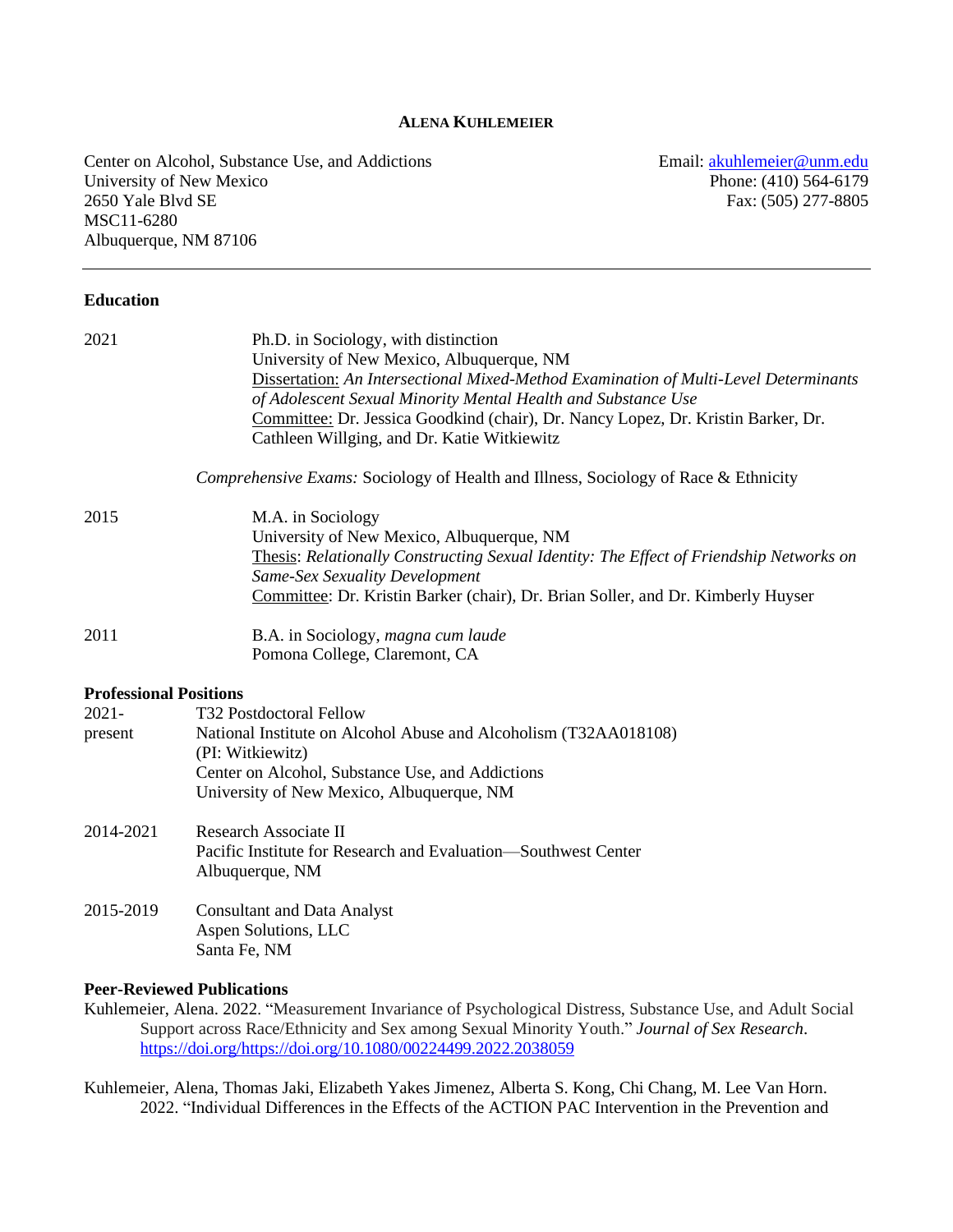Treatment of Childhood Obesity." *Journal for Behavioral Medicine*. [https://doi.org/10.1007/s10865-021-](https://doi.org/10.1007/s10865-021-00274-2) [00274-2.](https://doi.org/10.1007/s10865-021-00274-2)

- Huyser, Kimberly, Aggie Yellow Horse, Alena Kuhlemeier, and Michelle Huyser. 2021. "COVID-19 Pandemic Unveils Persistent Indigenous Erasure in Public Health Data." *American Journal of Public Health* 111(S3): S208-S214. [https://doi.org/10.2105/AJPH.2021.306415.](https://doi.org/10.2105/AJPH.2021.306415)
- Chang, Chi, Thomas Jaki, Muhammad Saad Sadiq, Alena Kuhlemeier, Daniel Feaster, Natalie Cole, Andrea Lamont, Daniel Oberski, The Pooled Resource Open-Access ALS Clinical Trials Consortium, M. Lee Van Horn. 2021. "A Permutation Test for Assessing the Presence of Individual Differences in Treatment Effects." *Statistical Methods in Medical Research*. [https://doi.org/10.1177/09622802211033640.](https://doi.org/10.1177/09622802211033640)
- Kuhlemeier, Alena, Jessica Goodkind, and Cathleen Willging. 2021. "Production and Maintenance of the Institutional In/visibility of Sexual and Gender Minority Students in Schools." *American Journal of Orthopsychiatry* 91(4): 558-568. [https://doi.org/10.1037/ort0000556.](https://doi.org/10.1037/ort0000556)
- Kuhlemeier, Alena*,* Yasin Desai, Alexandra Agenbroad, Katie Witkiewitz, Thomas Jaki, Yu-Yu Hsaio, Chi Chang, and M. Lee Van Horn. 2021. "Applying Methods for Personalized Medicine to the Treatment of Alcohol Use Disorder." *Journal of Consulting and Clinical Psychology* 89(4), 288–300. [https://doi.org/10.1037/ccp0000634.](https://doi.org/10.1037/ccp0000634)
- Kuhlemeier, Alena. 2021. "Effects of Friendship among Same-Sex Attracted Youth on Sexual Minority Identity Development in Adulthood." *Journal of Homosexuality*. [https://doi.org/10.1080/00918369.2021.1913918.](https://doi.org/10.1080/00918369.2021.1913918)
- Zagona, Alison, Kirsten Lansey, Jennifer Kurth, and Alena Kuhlemeier. 2020. "Fostering Participation in Inclusive Classrooms for Students with Complex Support Needs: Educators' Strategies and Perspectives." *Journal of Special Education* 55(1): 34-44*.* [https://doi.org/10.1177/0022466920936671.](https://doi.org/10.1177/0022466920936671)
- Soller, Brian, Jennifer E. Copp, Dana L. Haynie, and Alena Kuhlemeier. 2020. "Adolescent Dating Violence Victimization and Relationship Dissolution." *Youth and Society* 52(2): 187-208. [https://doi.org/10.1177/0044118X17736537.](https://doi.org/10.1177/0044118X17736537)
- Euler, Renee, Elizabeth Yakes Jimenez, Sarah Sanders, Alena Kuhlemeier, M. Lee Van Horn, Deborah Cohen, Diana Gonzales-Pacheco, and Alberta S. Kong. 2019. "Rural-Urban Differences in Baseline Dietary Intake and Physical Activity Levels of Adolescents." *Preventing Chronic Disease* 16: E01-E09. [https://doi.org/10.5888/pcd16.180200.](https://doi.org/10.5888/pcd16.180200)
- Sanders, Sarah R., Elizabeth Y. Jimenez, Natalie Cole, Alena Kuhlemeier, M. Lee Van Horn, Betty J. Skipper, Kriti Mishra, Tilly Ngo, Alberta S. Kong. 2019. "Estimated Physical Activity in Adolescents by Wristworn GENEActiv Accelerometers." *Journal of Physical Activity and Health* 16(9): 792-798. [https://doi.org/10.1123/jpah.2018-0344.](https://doi.org/10.1123/jpah.2018-0344)
- Soller, Brian, Dana L. Haynie, and Alena Kuhlemeier. 2017. "Sexual Intercourse, Romantic Relationship Inauthenticity, and Adolescent Mental Health." *Social Science Research* 64: 237-248. [https://doi.org/10.1016/j.ssresearch.2016.10.002.](https://doi.org/10.1016/j.ssresearch.2016.10.002)
- Soller, Brian, and Alena Kuhlemeier. 2017. "Symmetric Versus Directed Intimate Partner Violence in Latino Immigrant Communities." *Journal of Quantitative Criminology* 35(1): 61-88. [https://doi.org/10.1007/s10940-017-9370-9.](https://doi.org/10.1007/s10940-017-9370-9)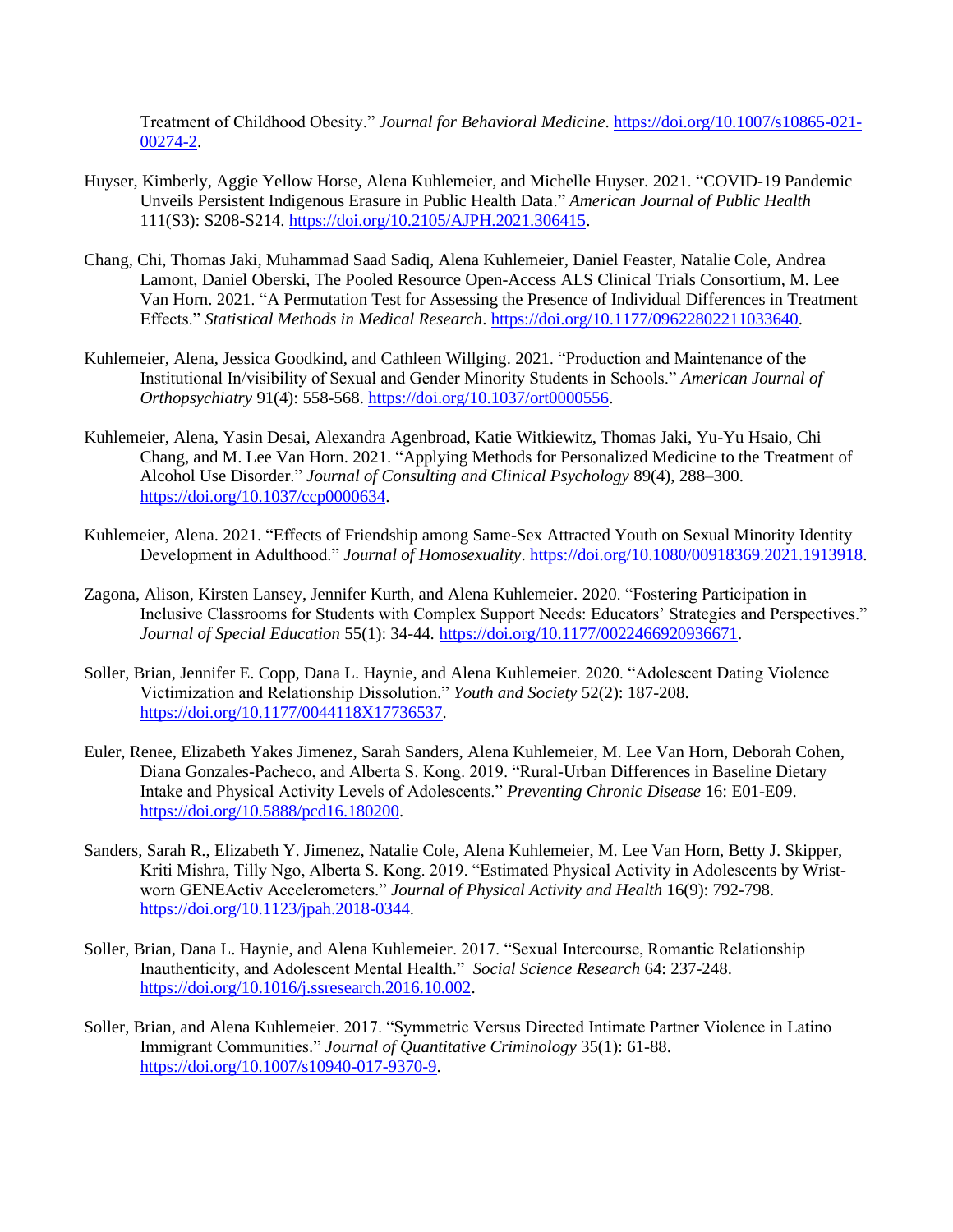### **Manuscripts under Review**

- Coleman, Erin R., Alena Kuhlemeier, M. Lee Van Horn. "The Effects of State-level Social Determinants of the Status of Women on Women's Mental Health." (under review at *Gender Issues*)
- Kuhlemeier, Alena, Mary M. Ramos, Daniel Shattuck, and Cathleen E. Willging. "School-Protective Factors in NSSI and Psychological Distress among Sexual Minority Youth." (Revise and Resubmit at *LGBT Health*)

# **Manuscripts in Progress**

- Shattuck, Daniel, Alena Kuhlemeier, and Lara Gunderson. "Suicide Risk for Rural and Sexual and Gender Minority Youth During the COVID-19 Pandemic: Results from a 2020 Cross-Sectional Survey in New Mexico." (analysis complete)
- Kuhlemeier, Alena. "The Impact of Schools' Implementation of LGBTQ-Inclusive Policies on Individual Student Health and Well-Being." (analysis complete)
- Kuhlemeier, Alena. "A Structural Equation Modeling Approach to Operationalizing Intersectional Analysis of the Influence of Adult Support on Behavioral Health Pathways of Sexual Minority Youth." (analysis complete)
- Gonzales-Pacheco, Diana, Elizabeth Y. Jimenez, Sarah R. Sanders, Monique K. Vallabhan, Alena Kuhlemeier, M. Lee Van Horn, Alberta S. Kong. "Anthropometric, Dietary Intake, and Physical Activity Predictors of Cardiometabolic Risk in Hispanic Adolescents with Overweight and Obesity." (analysis complete)
- Kong, Alberta S., Elizabeth Yakes Jimenez, Sarah G. Sanders, Monique K. Vallabhan, Alena Kuhlemeier, Grace L. McCauley, M. Lee Van Horn, Diana Gonzales-Pacheco, Jennifer Hettama, Jon Houck, Mary M. Ramos, Sally Davis, Sarah Feldstein Ewing. "Outcomes of the ACTION PAC Cluster-Randomized Control Trial to Treat Adolescents with Obesity." (analysis complete)

### **Awards for Manuscripts**

- Graduate Student Team Research Concept Competition. 2021. Kuhlemeier, Alena, Melissa Henry, Alexandra Hernandez-Vallant, Carmela Roybal, and Brigitte Stevens. "Development of a Multidimensional Resilience Scale: A Transdisciplinary Approach to Decolonializing Resilience in Substance Use Research." Team Research Symposium, sponsored by UNM Interdisciplinary Science Cooperative and UNM Grand Challenges. (Grand Prize Recipient: \$2000)
- Graduate Student Paper Award. 2020. "Production and Maintenance of the Institutional In/visibility of Sexual and Gender Minority Students in Schools." Department of Sociology, University of New Mexico. (\$250)
- Graduate Student Paper Competition. 2017. "Relationally Constructing Sexual Identity: The Effect of Friendship on Same-Sex Sexuality Development." Sexual Behavior, Politics, and Communities Division, Society for the Study of Social Problems.
- Graduate Student Paper Award. 2017. "Relationally Constructing Sexual Identity: The Effect of Friendship on Same-Sex Sexuality Development." Department of Sociology, University of New Mexico. (\$250)

#### **Grants and Fellowships**

- 2022 Travel Award Collaborative Perspectives on Addiction Conference Total Funding Amount: \$795
- 2020-2021 Graduate Student Scholar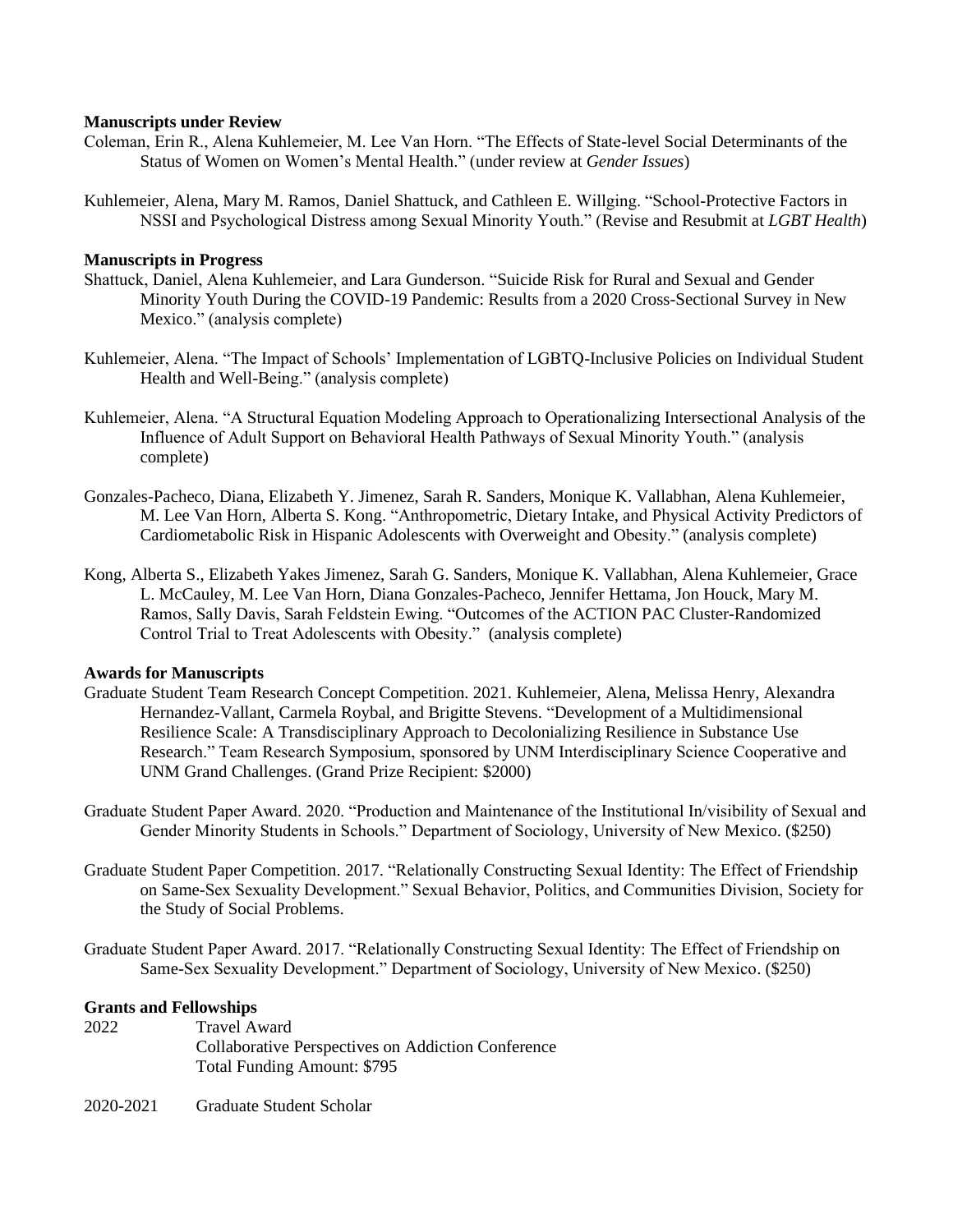|                            | Substance Use Disorders Grand Challenge, University of New Mexico<br>Total Funding Amount: \$5,000                                                                                                                                                                            |  |
|----------------------------|-------------------------------------------------------------------------------------------------------------------------------------------------------------------------------------------------------------------------------------------------------------------------------|--|
| 2019-2021                  | Ruth L. Kirschstein Predoctoral Individual National Research Service Award<br>National Institute on Minority Health and Health Disparities (F31MD014044)<br>Total Funding Amount: \$71,457                                                                                    |  |
| 2019-2020                  | Dean's Dissertation Fellowship<br>Office of Graduate Studies, University of New Mexico<br>Total Funding Amount: \$8,000                                                                                                                                                       |  |
| 2017-2018                  | <b>Evaluation Fellow</b><br>New Mexico Evaluation Lab, University of New Mexico<br>Funding Amount: \$1,000                                                                                                                                                                    |  |
| 2016                       | <b>Student Research Grant</b><br>Graduate and Professional Students Association,<br>University of New Mexico<br>Funding Amount: \$460                                                                                                                                         |  |
| 2016                       | Professional Development Fellowship<br>Department of Sociology, University of New Mexico<br>Funding Amount: \$500                                                                                                                                                             |  |
| 2011                       | Scholarship Award for Graduate Study<br>Phi Beta Kappa, Pomona College Chapter<br>Funding Amount: \$1,500                                                                                                                                                                     |  |
| <b>Additional Training</b> |                                                                                                                                                                                                                                                                               |  |
| 2021                       | Community-Based Participatory Research Institute<br>Dr. Nina Wallerstein, UNM Center for Participatory Research                                                                                                                                                               |  |
| 2020                       | <b>Equity and Policy Institute</b><br>"Broadband Access and LGBTQ Youth Behavioral Health Equity"<br>Dr. Lisa Cacari-Stone, UNM Transdisciplinary Research, Equity, and Engagement (TREE)<br>Center for Advancing Behavioral Health                                           |  |
|                            | <b>Teaching/Mentorship Experience</b>                                                                                                                                                                                                                                         |  |
| 2018-                      | Quantitative Methodology Consultant                                                                                                                                                                                                                                           |  |
| present                    | The Methodology Group @ UNM<br>College of Education and Human Sciences, University of New Mexico                                                                                                                                                                              |  |
| 2016-2017                  | Lab Instructor<br>SOC 381: Sociological Data Analysis (Huyser)<br>Department of Sociology, University of New Mexico                                                                                                                                                           |  |
| 2013-2016                  | <b>Graduate Teaching Assistant</b><br>Courses Assisted: "From Childhood Misbehavior to Adult Offending;" "Social Networks<br>and Crime;" "Causes of Crime and Delinquency" (Soller); "Sociology of Madness"<br>(Whooley)<br>Department of Sociology, University of New Mexico |  |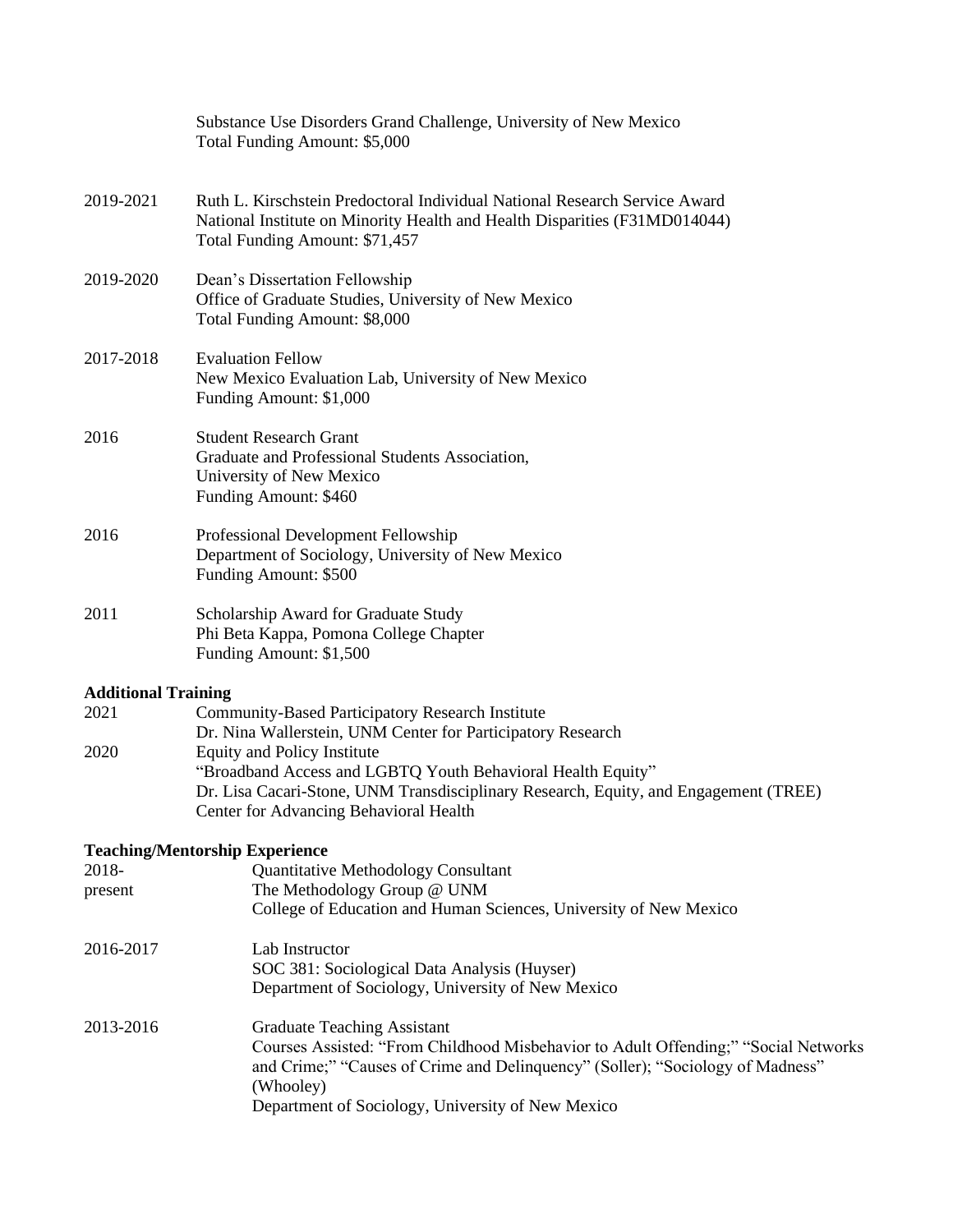### **Other Research Experience**

2019-2021 **Implementing School Nursing Strategies to Reduce LGBTI Adolescent Suicide** NICHD R01HD083399 Role: Research Assistant PIs: Cathleen Willging and Mary Ramos Behavioral Health Research Center of the Southwest-Pacific Institute for Research and Evaluation

Work with co-PIs, an anthropologist and a pediatrician, to analyze quantitative data from the RLAS trial. Design and execute analysis plans using both quantitative data from the RLAS sample as well as the New Mexico Youth Risk and Resiliency Survey. Present findings to community advisory board of sexual minority youth stakeholders. Conduct outcomes analyses for the RLAS trial through the integration of these data sources.

2018-2019 Administrative Supplement to **Transdisciplinary Research, Equity, and Engagement Center for Advancing Behavioral Health** NIMHD U54MD004811-07S1 Role: Research Assistant PI: Lisa Cacari-Stone TREE Center, University of New Mexico

Developed materials for workshop series on intersectionality and multi-level modeling. Worked with workshop participants from diverse fields and backgrounds to advance their understanding of the principles of hierarchical linear and non-linear modeling and their skills in using R to apply these methods and visualize their results. (Coleman et al.)

2017-2019 **ACTION PAC: Adolescents Committed to Improvement of Nutrition & Physical Activity** NHLBI R01HL118734 Role: Research Assistant PI: Alberta Kong Department of Pediatrics, University of New Mexico

Worked with clinicians from the UNM Health Sciences Center to analyze control trial data from the clusterrandomized ACTION PAC study. Cleaned and managed daily accelerometry data from participants. Using multilevel modeling techniques, conducted outcomes analyses for the trial as well as intermediate analyses (Euler et al. 2017, Sanders et al. 2019)

2015-2017 Research Assistant "Diabetes in American Indian/Alaska Native Communities: A Content Analysis of Academic Research." (PI: Kimberly Huyser) Department of Sociology, University of New Mexico

Compiled government reports (Healthy People) from 1975 to 2015 and academic articles from 1940 to 2015 that presented data related to American Indian/Alaska Native Health. Using NVivo, qualitatively coded all data sources. Worked with Dr. Huyser to develop an analysis of the ways that both the state and academia engage in colonialist racial projects in their portrayal of diabetes in American Indian/Alaska Native communities.

#### **Presentations**

Kuhlemeier, Alena. "Predicting Individual Treatment Effects." CASAA Data Analysis Club. Albuquerque, NM. November 2021.

Dugas, Karen, Alena Kuhlemeier, Hendrix Olson, and Daniel Shattuck. "'Rainbow After the Storm': Supporting Sexual and Gender Minority Youth Wellbeing in the COVID-19 Pandemic." Annual Meeting of the New Mexico Public Health Association: Albuquerque, NM (virtual). May 2021.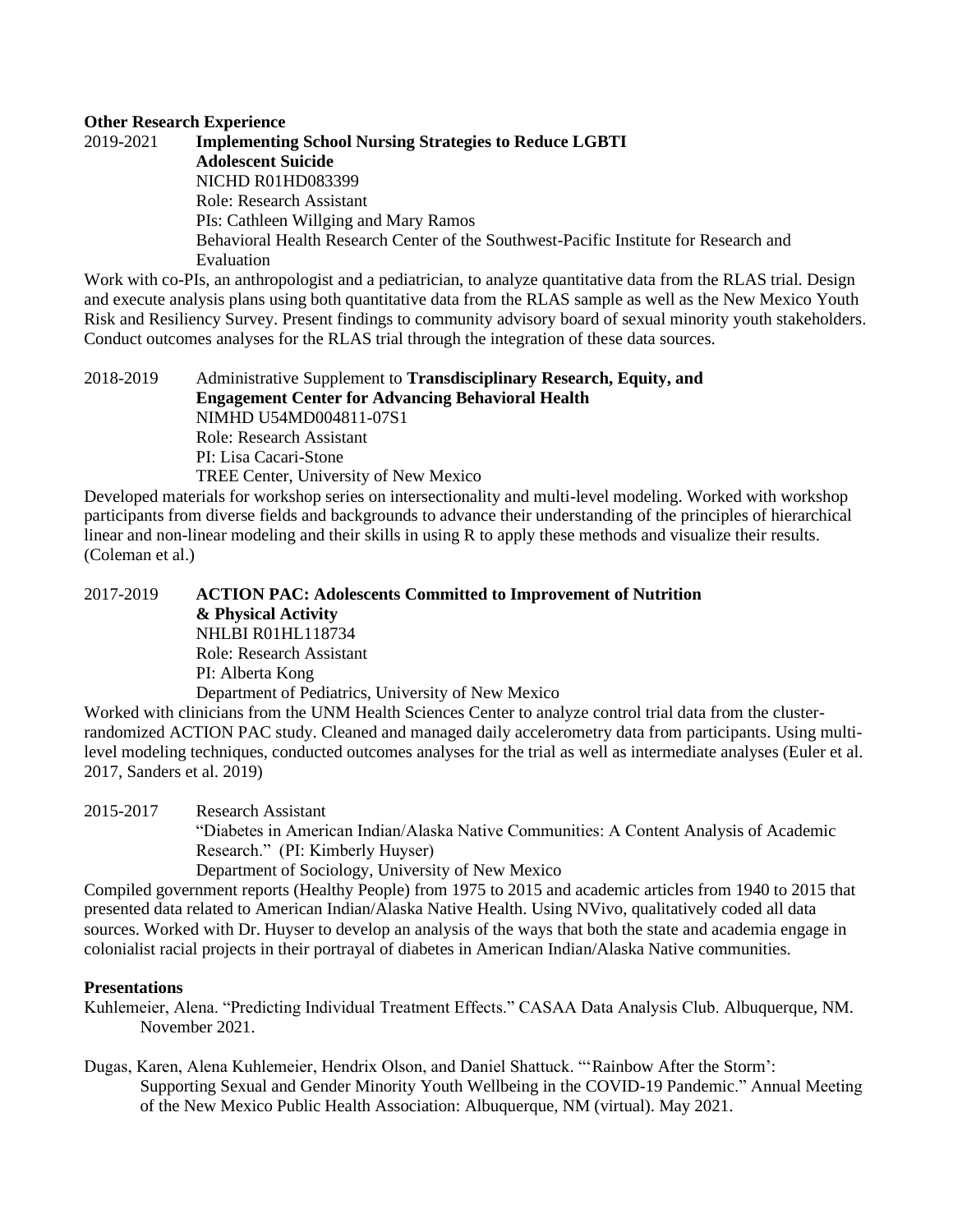- Kuhlemeier, Alena, Melissa Henry, Alexandra Hernandez-Vallant, Carmela Roybal, and Brigitte Stevens. "Development of a Multidimensional Resilience Scale: A Transdisciplinary Approach to Decolonializing Resilience in Substance Use Research." Graduate Student Team Research Concept Competition. Team Research Symposium, sponsored by UNM Interdisciplinary Science Cooperative and UNM Grand Challenges. April 2021. (Grand Prize Recipient: \$2000)
- Shattuck, Daniel, Lara Gunderson, and Alena Kuhlemeier. "Supporting At-Home Sexual and Gender Minority Youth Study (SASY): A Response to the COVID-19 Pandemic." Statewide Epidemiological Outcomes Workgroup Meeting. February 2021. (virtual)
- Shattuck, Daniel, Lara Gunderson, and Alena Kuhlemeier. "Supporting At-Home Sexual and Gender Minority Youth Study (SASY): A Response to the COVID-19 Pandemic." OSAP Recipient Meeting. February 2021. (virtual)
- Willging, Cathleen, Sonnie Davies, Amy Green, Lara Gunderson, Janie Lee Hall, Patricia Hokanson, Alena Kuhlemeier, Mary M. Ramos, and Daniel Shattuck. "Elucidating Inequities under COVID-19: Real-Time Research into the Well-being of Sexual and Gender Minority Youth in Rural New Mexico." NIH Rural Health Seminar: Challenges in the Era of COVID-19. December 2020.
- Kuhlemeier, Alena. "Testing Invariance of Psychological Distress, Substance Use, and Adult Social Support in a Community Sample of High School Youth." Global Alliance for Behavioral Health and Social Justice, Coming Together for Action: Charlotte, NC. October 2020.
- Kuhlemeier, Alena. "Production and Maintenance of the Institutional In/visibility of Sexual and Gender Minority Students in Schools." Section on Sociology of Sex and Gender Session: Diverse Gender: Lived Experiences and Relations with Institutions. Annual Meeting of the American Sociological Association: San Francisco CA. August 2020.
- Coleman, Erin and Alena Kuhlemeier. "Women's Empowerment and Mental Health: How State-Level Gender (In)equality Relates to Individual-Level Depressive Symptomology." Section on Inequality, Poverty, and Mobility Refereed Roundtable. Annual Meeting of the American Sociological Association: San Francisco CA. August 2020.
- Kuhlemeier, Alena. "RLAS School Environment Survey: Progress at Year 3." Reducing LGBT Adolescent Suicide (RLAS) Community Advisory Board Meeting. Behavioral Health Research Center of the Southwest—Pacific Institute for Research and Evaluation (BHRCS-PIRE), Albuquerque, NM January 2020.
- Kuhlemeier, Alena. "An Intersectional Mixed-Method Examination of Multi-Level Determinants of Adolescent Sexual Minority Health and Substance Use." Reducing LGBT Adolescent Suicide (RLAS) Community Advisory Board Meeting. Behavioral Health Research Center of the Southwest—Pacific Institute for Research and Evaluation (BHRCS-PIRE), Albuquerque, NM April 2019.
- Van Horn, M. Lee, Erin R. Coleman, and Alena Kuhlemeier. "Multi-level Modeling: Assessing Contextual Effects." Three-part series on multi-level modeling for UNM Transdisciplinary Research Equity and Engagement (TREE) Center for Advancing Behavioral Health. Albuquerque, NM 2019.
- Huyser, Kimberly R. and Alena Kuhlemeier. "Diabetes in American Indian/Alaska Native Communities: A Content Analysis of Academic Research." Annual Meeting of the American Sociological Association: Montreal, QC 2017.